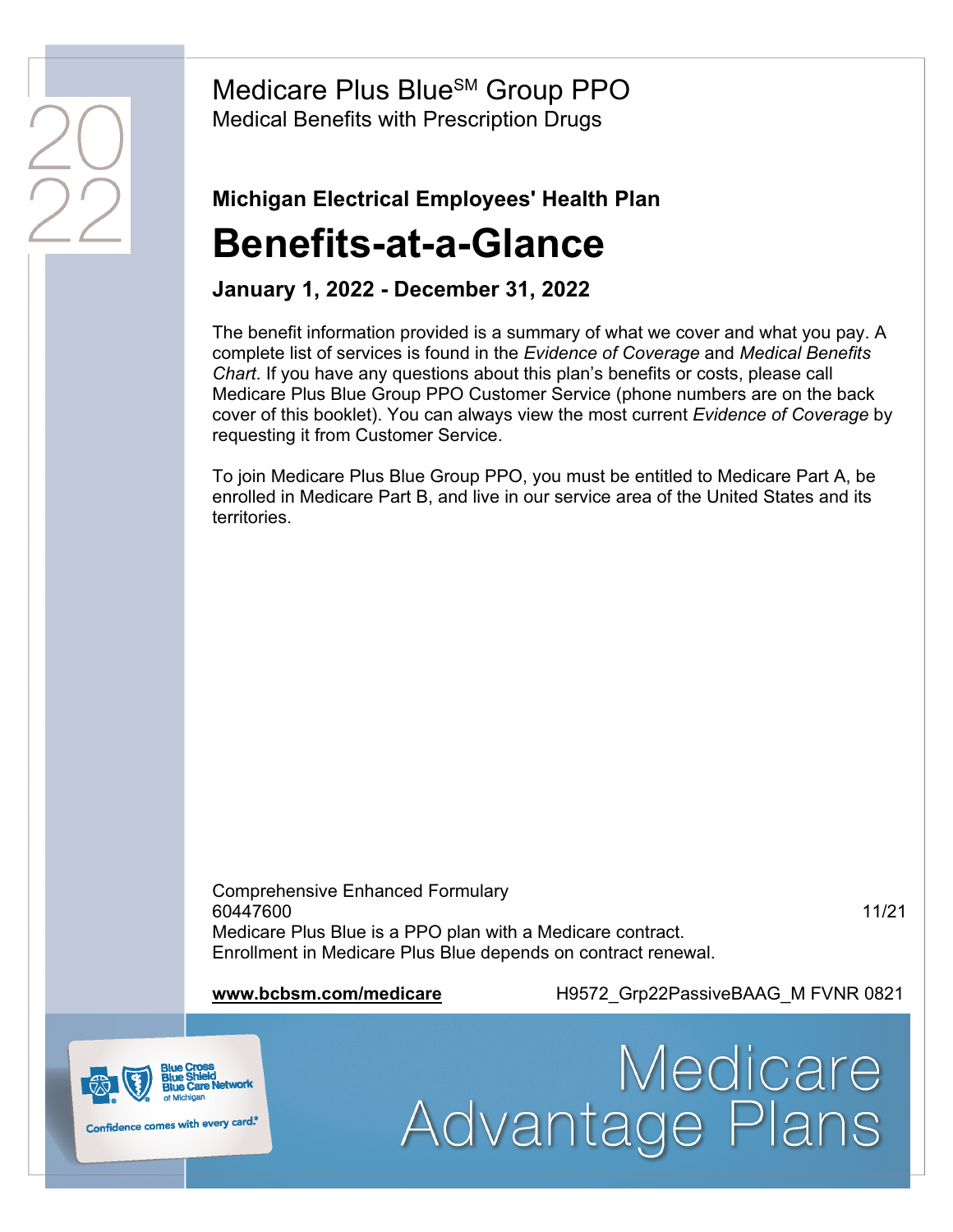| <b>Benefit</b>                                                                                                                                 | <b>In-network and Out-of-network:</b>                                                                                                                                                                                                                                                                 |  |
|------------------------------------------------------------------------------------------------------------------------------------------------|-------------------------------------------------------------------------------------------------------------------------------------------------------------------------------------------------------------------------------------------------------------------------------------------------------|--|
| <b>Premium</b>                                                                                                                                 | In addition to the Medicare Part B premium, you<br>may also be required to pay a premium contribution<br>as defined by your employer, union group, or<br>third-party administrator.                                                                                                                   |  |
| <b>Deductible</b>                                                                                                                              | \$500                                                                                                                                                                                                                                                                                                 |  |
| <b>Out-of-Pocket Maximum</b>                                                                                                                   | \$2,000                                                                                                                                                                                                                                                                                               |  |
|                                                                                                                                                | All medical and hospital care services<br>below apply to this annual amount.                                                                                                                                                                                                                          |  |
| <b>Note:</b> Services with a <sup>1</sup> may require prior authorization.                                                                     |                                                                                                                                                                                                                                                                                                       |  |
| Ambulance services <sup>1</sup> – medically necessary<br>transport; coverage applies to each one-way trip                                      | Covered up to 100% of approved amount                                                                                                                                                                                                                                                                 |  |
| Cardiac rehabilitation services                                                                                                                | 10% of approved amount, after deductible                                                                                                                                                                                                                                                              |  |
| Chiropractic care – covered services include<br>manual manipulation of the spine to correct<br>subluxation                                     | \$20                                                                                                                                                                                                                                                                                                  |  |
| <b>Dental services</b>                                                                                                                         | Original Medicare covers very limited medically<br>necessary dental services. Your Medicare Plus<br>Blue Group PPO plan will cover those same<br>medically necessary services. For cost sharing<br>information for those services (e.g. surgery, office<br>visits, X-rays), contact Customer Service. |  |
| Diabetes services and supplies <sup>1</sup><br>(includes coverage for glucose monitors, test strips,<br>lancets, and self-management training) | Services are covered up to 100% of the approved<br>amount for diabetes-related durable medical<br>equipment or supplies and self-management<br>training.<br>Diabetic shoes covered up to 100% of approved<br>amount, after deductible                                                                 |  |
| Diagnostic tests, lab services, and radiology<br>services <sup>1</sup><br>(costs for these services may vary based on place<br>of service)     | 10% of approved amount, after deductible                                                                                                                                                                                                                                                              |  |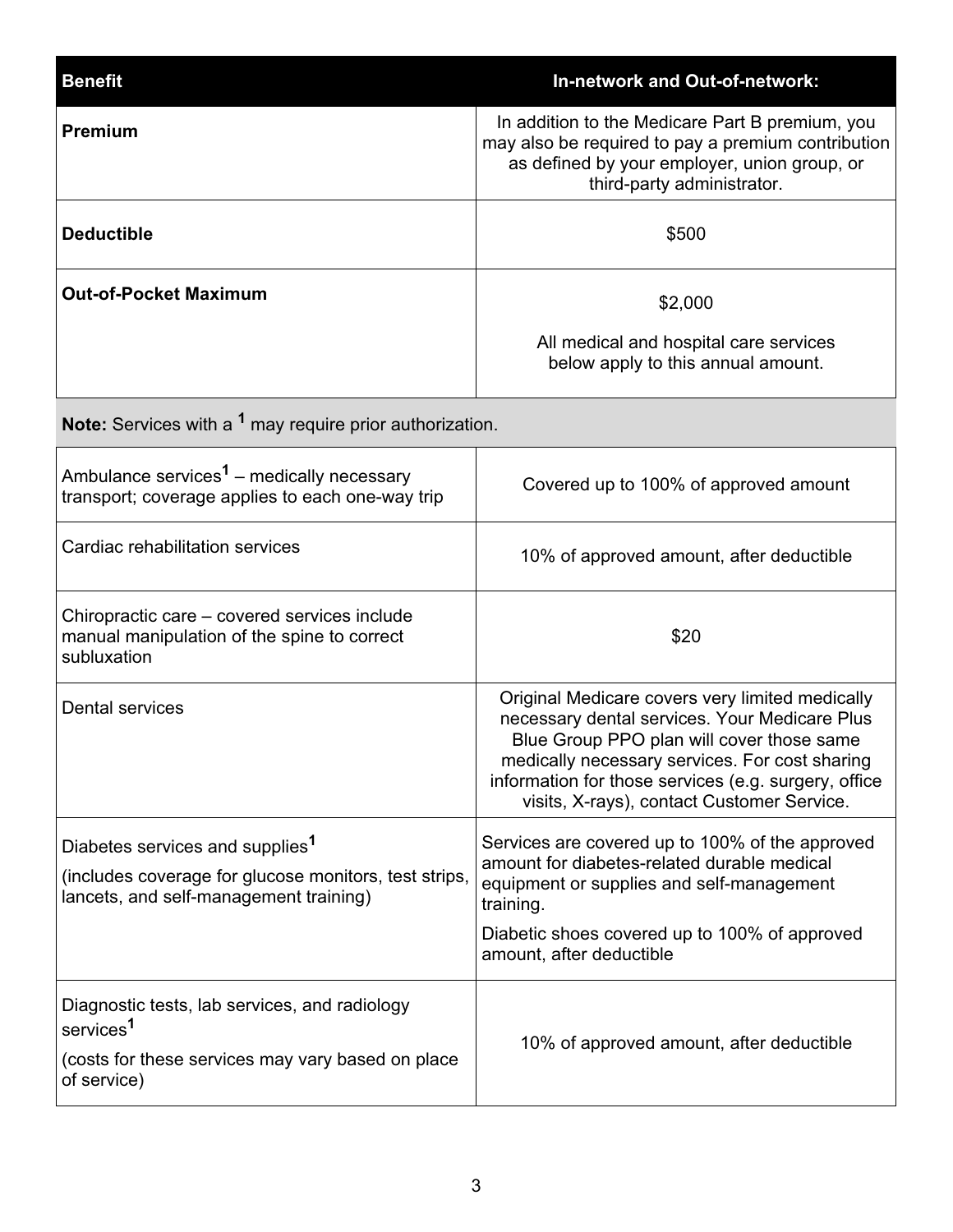| <b>Benefit</b>                                                                                                                                          | <b>In-network and Out-of-network:</b>                                                                                                                                                               |
|---------------------------------------------------------------------------------------------------------------------------------------------------------|-----------------------------------------------------------------------------------------------------------------------------------------------------------------------------------------------------|
| Durable medical equipment <sup>1</sup>                                                                                                                  | 10% of approved amount, after deductible                                                                                                                                                            |
| Emergency care – worldwide coverage for qualified<br>medical emergencies and first aid services (copay<br>waived if admitted to hospital within 3 days) | \$80, not subject to the deductible                                                                                                                                                                 |
| Hearing services<br>Diagnostic testing                                                                                                                  | 10% of approved amount, after deductible                                                                                                                                                            |
| Home health agency care <sup>1</sup>                                                                                                                    | Covered $-100\%$                                                                                                                                                                                    |
| Hospice care                                                                                                                                            | Services are paid for by Original Medicare, not<br>Medicare Plus Blue Group PPO. Member may<br>have to pay part of the costs for respite care and<br>hospice-related outpatient prescription drugs. |
| Inpatient facility evaluation and management <sup>1</sup>                                                                                               | 10% of approved amount, after deductible                                                                                                                                                            |
| Inpatient hospital care <sup>1</sup>                                                                                                                    | 10% of approved amount, after deductible                                                                                                                                                            |
| Inpatient mental health care <sup>1</sup>                                                                                                               | 10% of approved amount, after deductible                                                                                                                                                            |
| Kidney disease                                                                                                                                          |                                                                                                                                                                                                     |
| Dialysis services <sup>1</sup>                                                                                                                          | 10% of approved amount, after deductible                                                                                                                                                            |
| Professional charges<br>٠                                                                                                                               | 10% of approved amount, after deductible                                                                                                                                                            |
| Office visits, including Diagnostic Hearing,<br>Outpatient Substance Abuse, Podiatry, and Vision                                                        | \$25                                                                                                                                                                                                |
| Outpatient mental health care                                                                                                                           |                                                                                                                                                                                                     |
| Facility and clinic services                                                                                                                            | 10% of approved amount, after deductible                                                                                                                                                            |
| Services in an office <sup>1</sup>                                                                                                                      | \$25                                                                                                                                                                                                |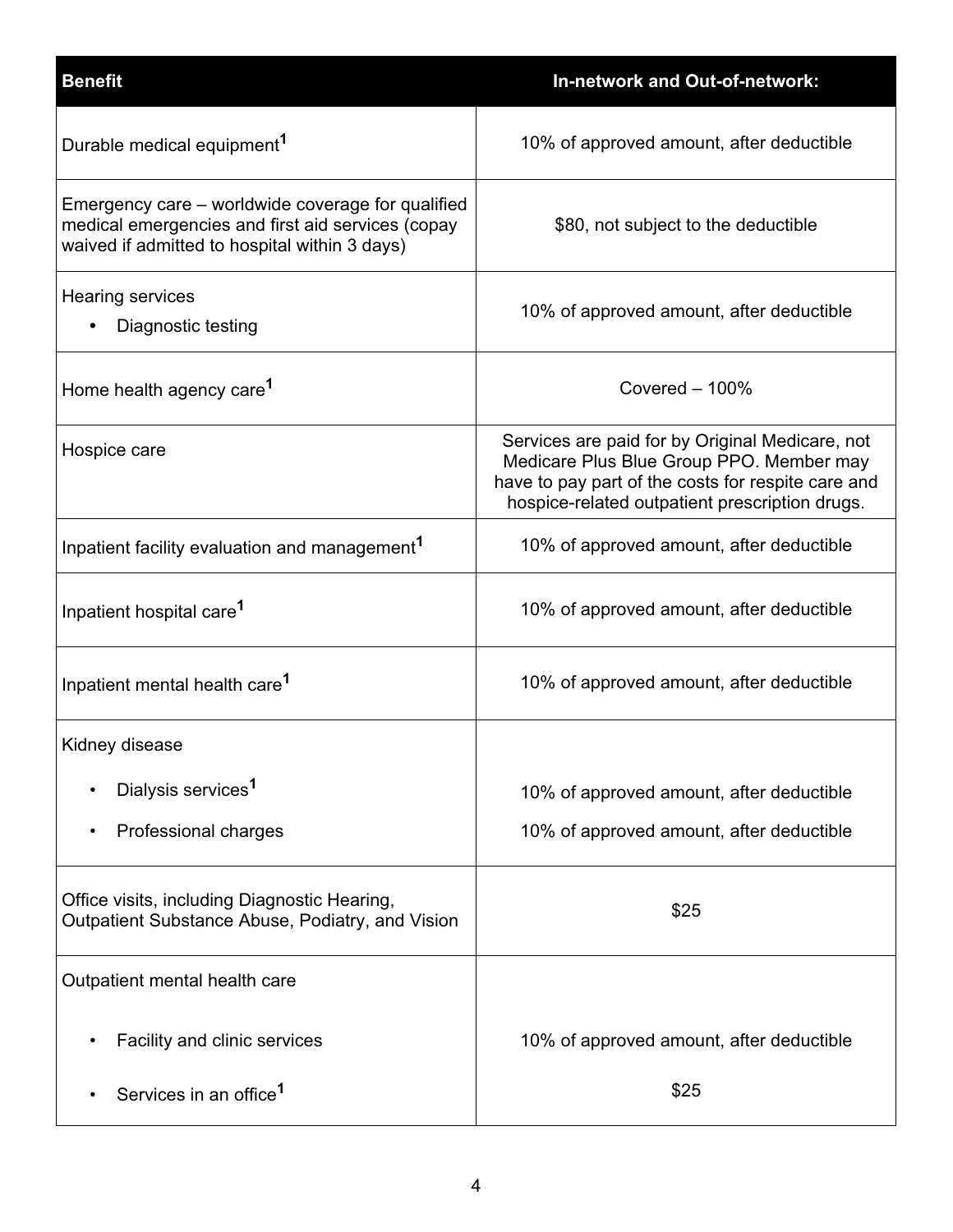| <b>Benefit</b>                                                                                                                                                                                                           | <b>In-network and Out-of-network:</b>    |  |
|--------------------------------------------------------------------------------------------------------------------------------------------------------------------------------------------------------------------------|------------------------------------------|--|
| Outpatient physical, speech and occupational<br>therapy <sup>1</sup>                                                                                                                                                     | 10% of approved amount, after deductible |  |
| Outpatient services <sup>1</sup>                                                                                                                                                                                         | 10% of approved amount, after deductible |  |
| Outpatient substance abuse services <sup>1</sup><br>Facility and clinic services                                                                                                                                         | 10% of approved amount, after deductible |  |
| Outpatient surgery <sup>1</sup> , including services at hospital<br>outpatient facilities and ambulatory surgery centers                                                                                                 | 10% of approved amount, after deductible |  |
| Podiatry:<br>• Medically necessary foot care services other<br>than office visits <sup>1</sup>                                                                                                                           | 10% of approved amount, after deductible |  |
| Prosthetic and orthotic devices and supplies <sup>1</sup>                                                                                                                                                                | 10% of approved amount, after deductible |  |
| Skilled nursing facility <sup>1</sup> – covers up to 100 days per<br>benefit period                                                                                                                                      | 10% of approved amount, after deductible |  |
| Supervised exercise therapy                                                                                                                                                                                              | 10% of approved amount, after deductible |  |
| Urgent care visits - covered worldwide                                                                                                                                                                                   | \$25, not subject to the deductible      |  |
| <b>Vision services</b><br>Diagnosis and treatment of diseases and<br>injuries of the eye                                                                                                                                 | 10% of approved amount, after deductible |  |
| <b>Additional Benefits</b>                                                                                                                                                                                               |                                          |  |
| Chiropractic spinal X-rays, other chiropractic<br>radiological, chiropractic physical therapy services,<br>and evaluation and management services<br>(must be provided by chiropractors or other<br>qualified providers) | \$20                                     |  |
|                                                                                                                                                                                                                          |                                          |  |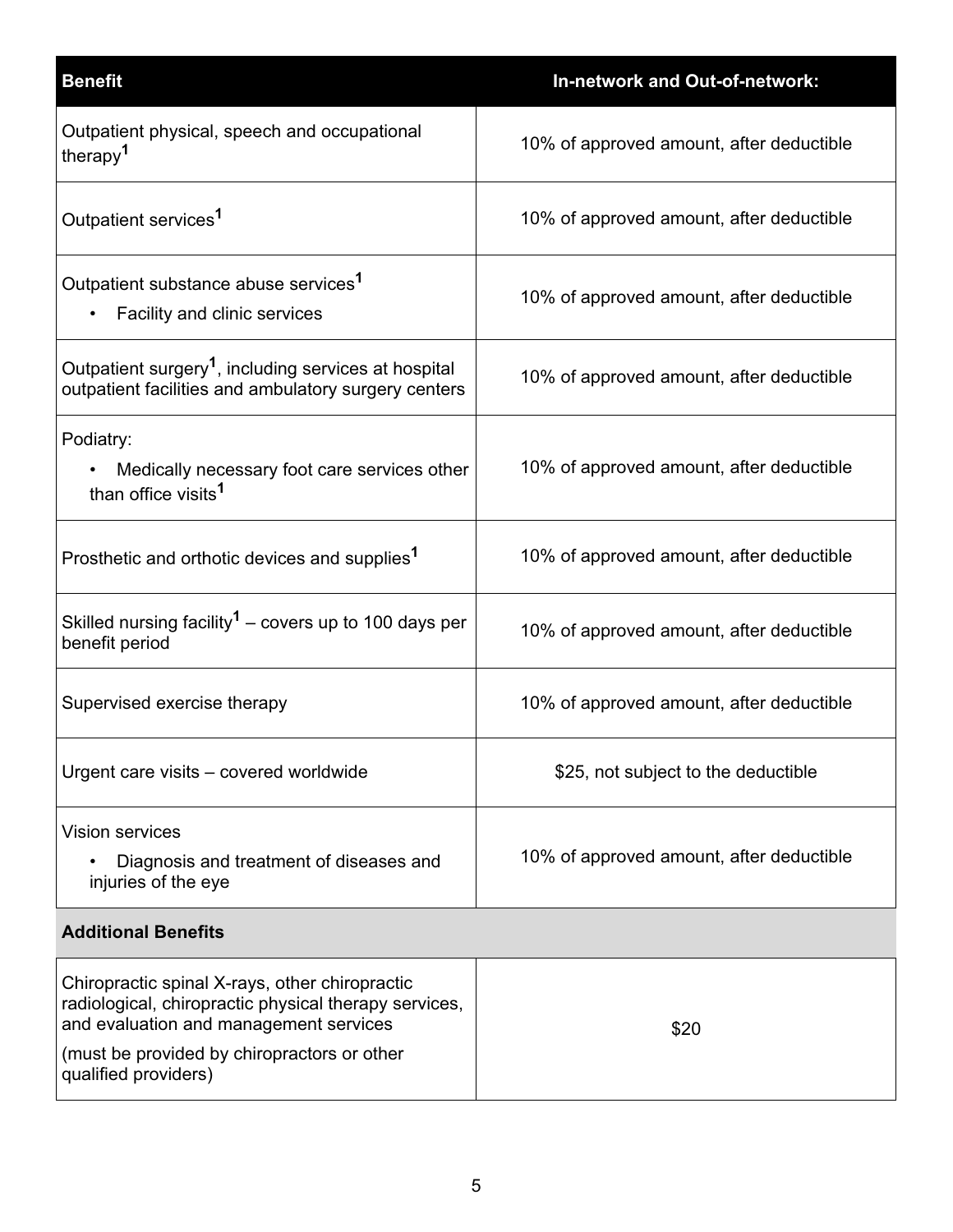| <b>Benefit</b>                                                                                                                                      | <b>In-network and Out-of-network:</b>                                                                                                                                                                                                                                                                                                                                                          |
|-----------------------------------------------------------------------------------------------------------------------------------------------------|------------------------------------------------------------------------------------------------------------------------------------------------------------------------------------------------------------------------------------------------------------------------------------------------------------------------------------------------------------------------------------------------|
| Foreign travel health care - not restricted to<br>emergency or urgent care                                                                          | Cost share same as if services were<br>provided in the U.S.                                                                                                                                                                                                                                                                                                                                    |
| Home infusion therapy                                                                                                                               | Covered up to 100% of approved amount                                                                                                                                                                                                                                                                                                                                                          |
| SilverSneakers <sup>®</sup><br>SilverSneakers is a registered trademark of Tivity<br>Health, Inc.<br>©2021 Tivity Health, Inc. All rights reserved. | Covered up to 100%<br>SilverSneakers is a comprehensive program<br>that can improve overall well-being and social<br>connections. Designed for all levels and<br>abilities, SilverSneakers provides convenient<br>access to a nationwide fitness network, a<br>variety of programming options and activities<br>beyond the gym that incorporate physical<br>well-being and social interaction. |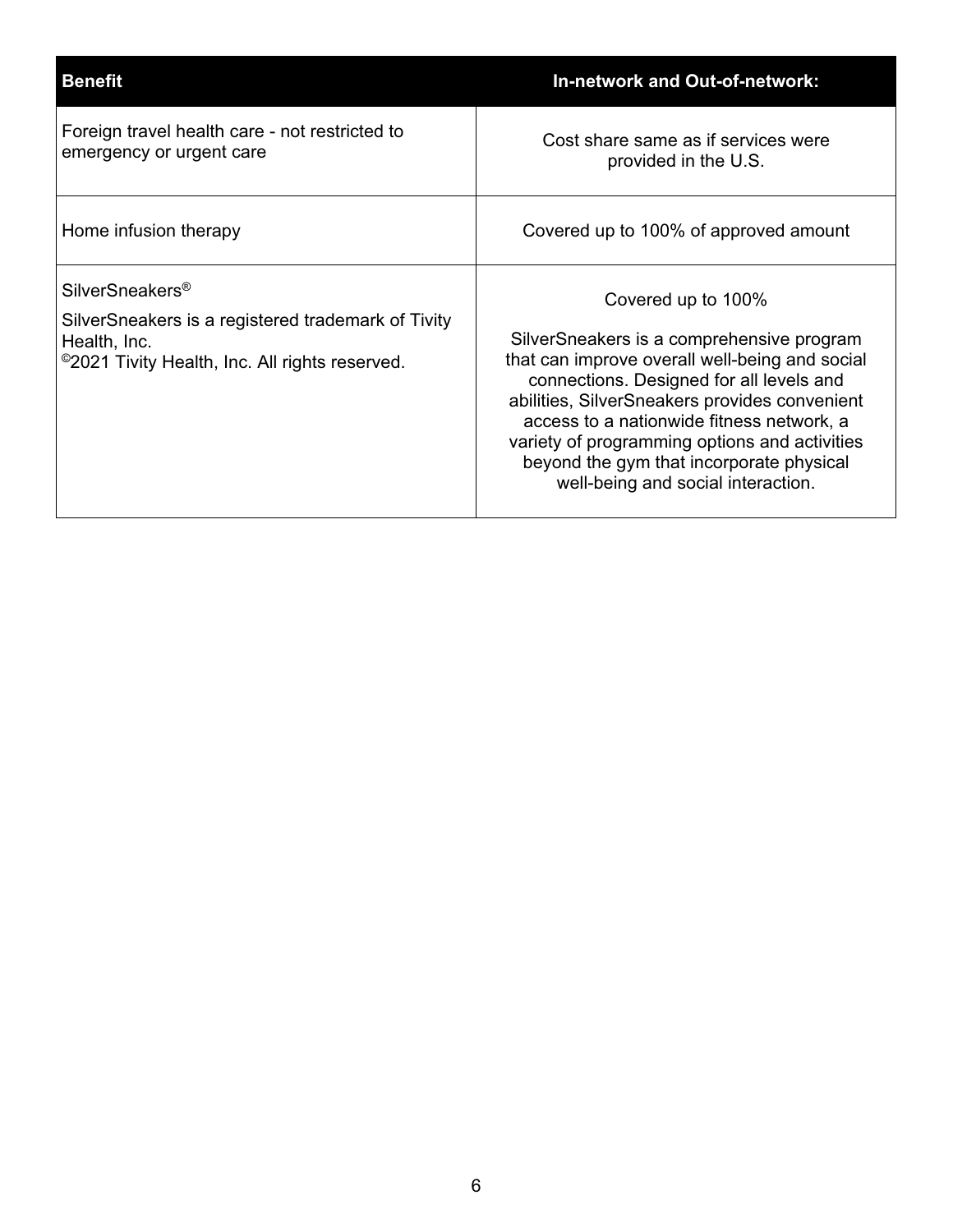| <b>Preventive Services and Wellness/Education Programs</b>                                                                                                                                                                                                                                                                                                                                                                                                                                                                                                                                                                                                                                                                                                                                                                                                                                                                                                                                                                                                                             |                                                    |  |
|----------------------------------------------------------------------------------------------------------------------------------------------------------------------------------------------------------------------------------------------------------------------------------------------------------------------------------------------------------------------------------------------------------------------------------------------------------------------------------------------------------------------------------------------------------------------------------------------------------------------------------------------------------------------------------------------------------------------------------------------------------------------------------------------------------------------------------------------------------------------------------------------------------------------------------------------------------------------------------------------------------------------------------------------------------------------------------------|----------------------------------------------------|--|
| - Abdominal aortic aneurysm screening<br>- Alcohol misuse screening and counseling<br>- Annual "Wellness" visit<br>- Bone mass measurement (bone density)<br>- Breast cancer screening (mammograms)<br>Cardiovascular disease screening (behavioral therapy)<br>- Cervical and vaginal cancer screenings<br>- Colorectal cancer screenings<br>Screening fecal occult blood test<br>$\circ$<br>Screening flexible sigmoidoscopy<br>$\circ$<br>Screening colonoscopy<br>$\circ$<br>Screening barium enema<br>$\circ$<br>DNA based colorectal screening every 3 years<br>$\circ$<br>- Depression screenings<br>- Diabetes screening<br>- Diabetes self-management training<br>- Flu shots (vaccine)<br>- Glaucoma screening<br>- Hepatitis B shots (vaccine)<br>- Hepatitis C screening test<br>- HIV screening<br>- Medical nutrition therapy services<br>- Medicare Diabetes Prevention Program (MDPP)<br>- Obesity screening and counseling<br>- Pneumococcal shot<br>- Prostate cancer screening<br>Digital rectal exam<br>$\circ$<br>Prostate specific antigen (PSA) test<br>$\circ$ | In-network and Out-of-network:<br>Covered $-100\%$ |  |
|                                                                                                                                                                                                                                                                                                                                                                                                                                                                                                                                                                                                                                                                                                                                                                                                                                                                                                                                                                                                                                                                                        |                                                    |  |
| - Screening for lung cancer with low dose computed<br>tomography (LDCT)                                                                                                                                                                                                                                                                                                                                                                                                                                                                                                                                                                                                                                                                                                                                                                                                                                                                                                                                                                                                                |                                                    |  |
| - Sexually transmitted infections screening and<br>counseling<br>- Smoking and tobacco use cessation (counseling to stop<br>smoking or tobacco use)<br>- Welcome to Medicare prevention visits (initial<br>preventive physical exam)<br>Any additional preventive services approved by Medicare<br>during the contract year will be covered.                                                                                                                                                                                                                                                                                                                                                                                                                                                                                                                                                                                                                                                                                                                                           |                                                    |  |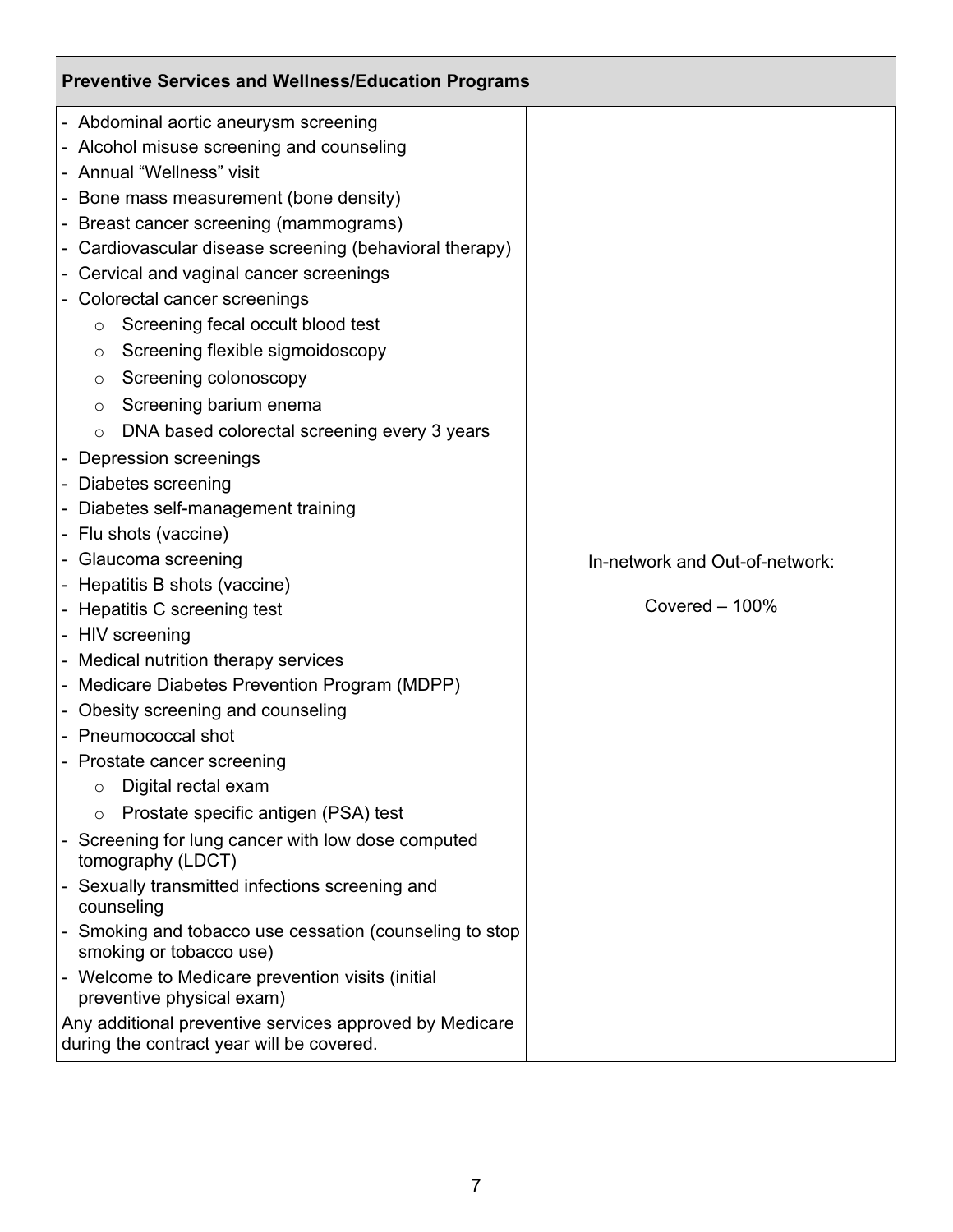# Prescription Drugs

Formulary Type: Comprehensive Enhanced Formulary

### Phase 1: The Deductible Stage

Because there is no deductible for the plan, this payment stage does not apply to you.

#### Phase 2: The Initial Coverage Stage

You pay the following until your out-of-pocket costs reach \$7,050. See Chapter 6 Section 5.6 of the Evidence of Coverage for information about how Medicare counts your out-of-pocket costs.

| Up to a 31-day supply       | <b>Preferred retail and preferred</b><br>mail-order pharmacies | <b>Standard retail and standard</b><br>mail-order pharmacies |
|-----------------------------|----------------------------------------------------------------|--------------------------------------------------------------|
| Tier 1 - Preferred Generic  | \$15                                                           | \$20                                                         |
| Tier 2 - Generic            | \$15                                                           | \$20                                                         |
| Tier 3 - Preferred Brand    | \$45                                                           | \$50                                                         |
| Tier 4 – Non-Preferred Drug | \$70                                                           | \$75                                                         |
| Tier 5 - Specialty Tier     | \$70                                                           | \$75                                                         |

Your plan requires prior authorization and has step therapy and quantity limit restrictions for certain drugs. Please refer to your formulary to determine if your drugs are subject to any limitations.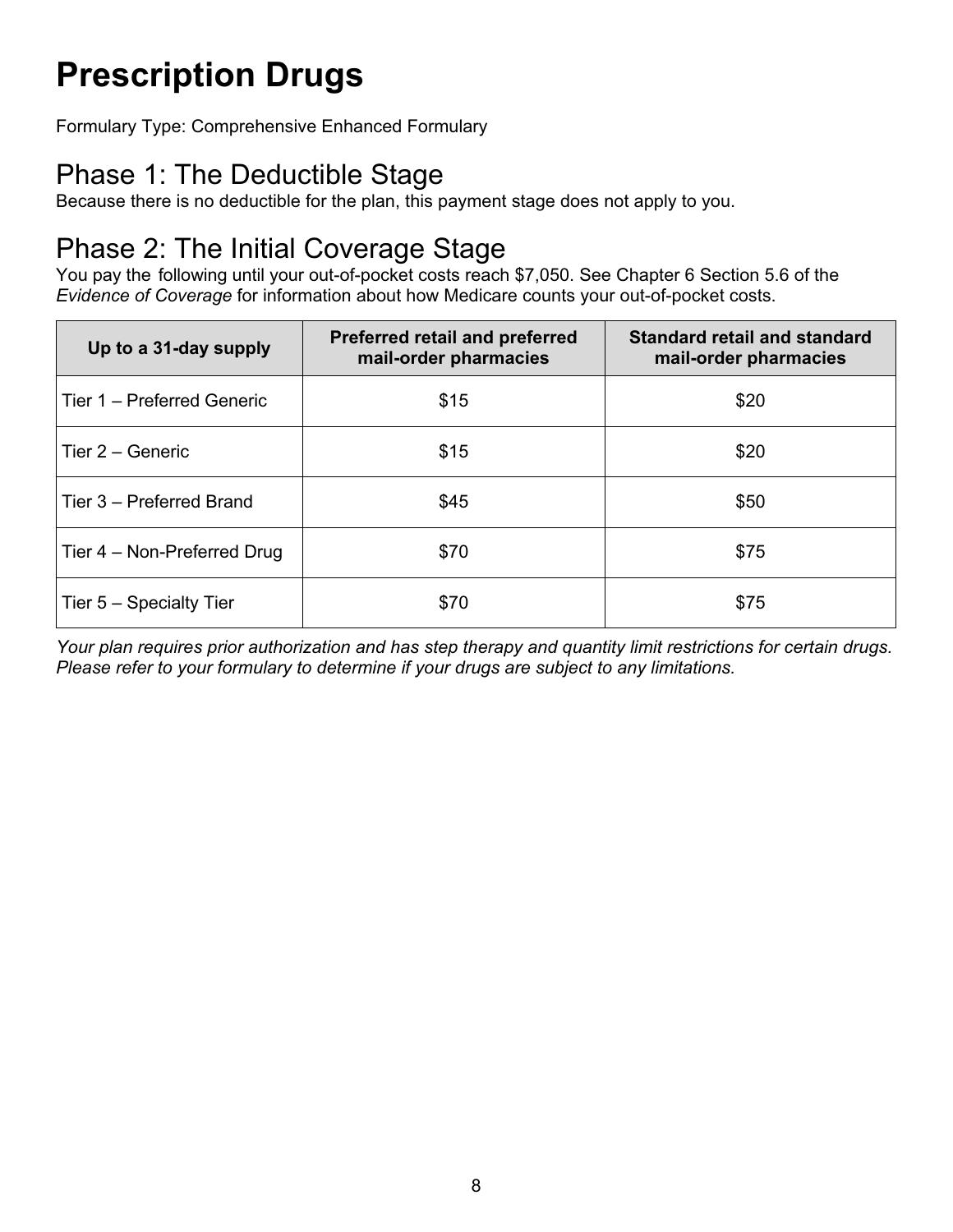| 32- to 90-day supply        | <b>Preferred retail and preferred</b><br>mail-order pharmacies | <b>Standard retail and standard</b><br>mail-order pharmacies |
|-----------------------------|----------------------------------------------------------------|--------------------------------------------------------------|
| Tier 1 - Preferred Generic  | \$30                                                           | \$40                                                         |
| Tier 2 - Generic            | \$30                                                           | \$40                                                         |
| Tier 3 - Preferred Brand    | \$90                                                           | \$100                                                        |
| Tier 4 - Non-Preferred Drug | \$140                                                          | \$150                                                        |
| Tier 5 – Specialty Tier     | Not offered                                                    | Not offered                                                  |

Your plan requires prior authorization and has step therapy and quantity limit restrictions for certain drugs. Please refer to your formulary to determine if your drugs are subject to any limitations.

### Phases 3 & 4: The Coverage Gap & The Catastrophic Stages

Most members do not reach the Coverage Gap Stage or the Catastrophic Coverage Stage. For information about your costs in these stages, look at Chapter 6, Sections 6 and 7, in the Evidence of Coverage by contacting Customer Service. Phone numbers are on the back cover of this booklet.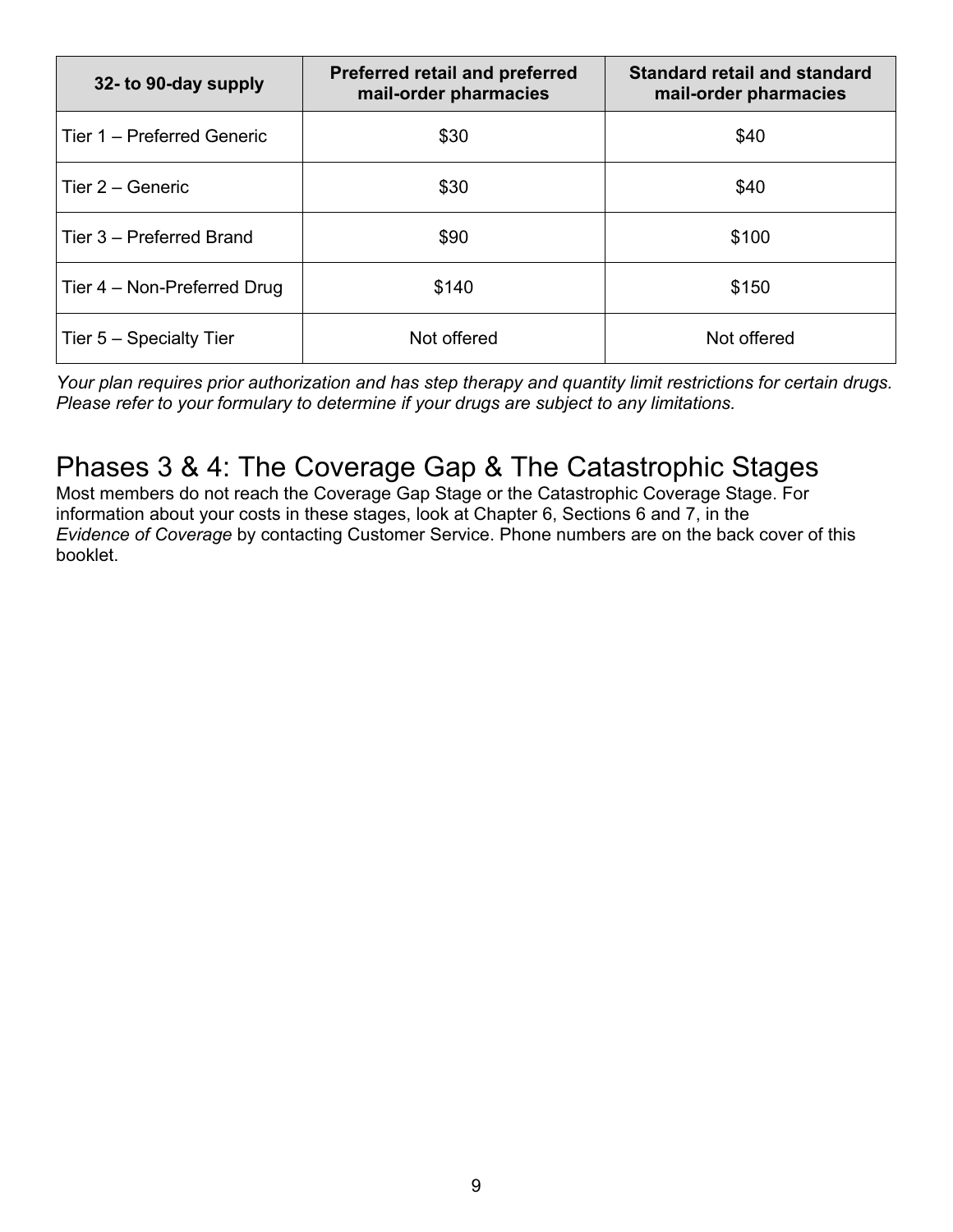Medicare Plus Blue Group PPO has a network of doctors, hospitals, pharmacies, and other providers. Using providers that do not accept Medicare may cost you more.

Outside Michigan, your costs are the same as in-network and out-of-network services when you use providers that accept Medicare. Using providers that do not accept Medicare may cost you more. To locate a provider in our network, use the Find a Doctor tool on our website at: www.bcbsm.com/providersmedicare.

Non-contracted providers are under no obligation to treat Medicare Plus Blue Group PPO members, except in emergency situations. Please call our customer service number or see the Evidence of Coverage for more information.

You must generally use network pharmacies to fill your prescriptions for covered Part D drugs. Some of our network pharmacies have preferred cost sharing. You may pay less if you use these pharmacies. You can see our plan's pharmacy directory at our website (www.bcbsm.com/pharmaciesmedicare). Or, call us and we will send you a copy of a Provider/Pharmacy Directory or, for members outside of Michigan, a Provider/Pharmacy Locator (phone numbers are on the back cover of this booklet).

You can see the complete plan formulary (list of Part D prescription drugs) and any restrictions on our website at www.bcbsm.com/formularymedicare.